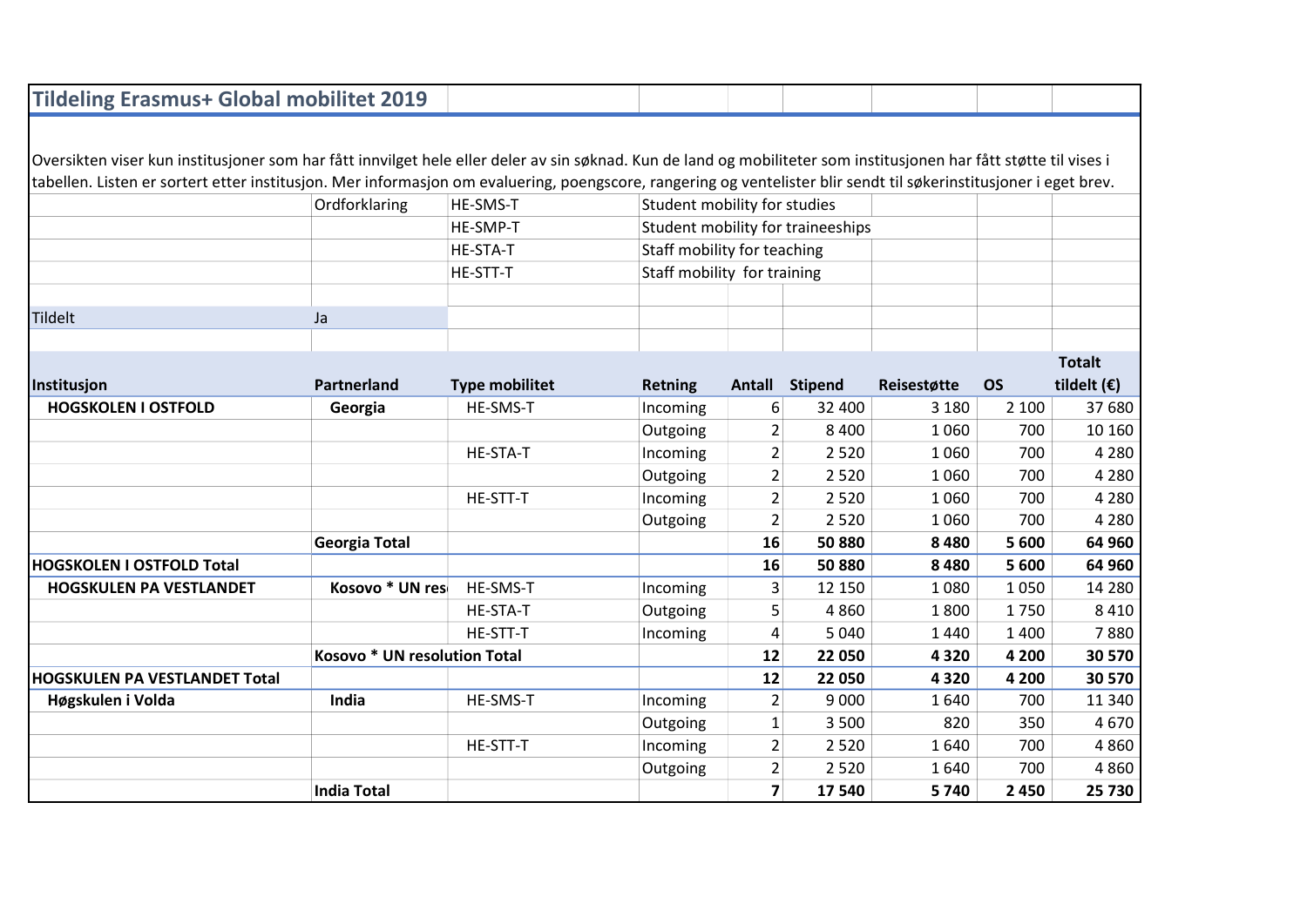|                         |                                    |                       |                |                |                |             |           | <b>Totalt</b>        |
|-------------------------|------------------------------------|-----------------------|----------------|----------------|----------------|-------------|-----------|----------------------|
| Institusjon             | Partnerland                        | <b>Type mobilitet</b> | <b>Retning</b> | Antall         | <b>Stipend</b> | Reisestøtte | <b>OS</b> | tildelt $(\epsilon)$ |
| Høgskulen i Volda       | Moldova (Repub                     | HE-SMS-T              | Incoming       | $\overline{2}$ | 9 0 0 0        | 720         | 700       | 10 4 20              |
|                         |                                    | HE-STT-T              | Incoming       | $\mathbf{1}$   | 1 2 6 0        | 360         | 350       | 1970                 |
|                         |                                    |                       | Outgoing       | $\mathbf{1}$   | 1 2 6 0        | 360         | 350       | 1970                 |
|                         | <b>Moldova (Republic of) Total</b> |                       |                | 4              | 11 5 20        | 1440        | 1400      | 14 3 60              |
|                         | <b>Russian Federati</b>            | HE-SMS-T              | Incoming       | 3              | 13 500         | 910         | 1050      | 15 4 60              |
|                         |                                    |                       | Outgoing       | $\mathbf{1}$   | 3 5 0 0        | 275         | 350       | 4 1 2 5              |
|                         |                                    | HE-STT-T              | Incoming       | 3              | 3780           | 910         | 1050      | 5740                 |
|                         |                                    |                       | Outgoing       | $\overline{2}$ | 2 5 2 0        | 635         | 700       | 3855                 |
|                         | <b>Russian Federation Total</b>    |                       |                | 9              | 23 300         | 2730        | 3 1 5 0   | 29 180               |
|                         | <b>United States</b>               | HE-SMS-T              | Incoming       | $\overline{2}$ | 9 0 0 0        | 3 0 0 0     | 700       | 12 700               |
|                         |                                    |                       | Outgoing       | $\overline{2}$ | 7000           | 3 0 0 0     | 700       | 10 700               |
|                         |                                    | HE-STT-T              | Outgoing       | $\mathbf{1}$   | 1 2 6 0        | 1500        | 350       | 3 1 1 0              |
|                         | <b>United States Total</b>         |                       |                | 5              | 17 260         | 7500        | 1750      | 26 510               |
| Høgskulen i Volda Total |                                    |                       |                | 25             | 69 620         | 17 410      | 8750      | 95 780               |
| <b>NLA Høgskolen</b>    | Ghana                              | HE-SMS-T              | Incoming       | 7              | 34 650         | 5740        | 2 4 5 0   | 42 840               |
|                         |                                    | HE-STA-T              | Incoming       | $\overline{2}$ | 2 5 2 0        | 1640        | 700       | 4860                 |
|                         |                                    |                       | Outgoing       | 6              | 7560           | 4920        | 2 100     | 14 5 80              |
|                         | <b>Ghana Total</b>                 |                       |                | 15             | 44 730         | 12 300      | 5 2 5 0   | 62 280               |
|                         | Kosovo * UN res                    | HE-SMS-T              | Incoming       | 12             | 59 400         | 3 3 0 0     | 4 2 0 0   | 66 900               |
|                         |                                    | HE-STA-T              | Outgoing       | $\mathbf{1}$   | 1 2 6 0        | 275         | 350       | 1885                 |
|                         | Kosovo * UN resolution Total       |                       |                | 13             | 60 660         | 3575        | 4550      | 68785                |
|                         | Kyrgyzstan                         | HE-SMS-T              | Incoming       | 5              | 27 000         | 4 100       | 1750      | 32 850               |
|                         | <b>Kyrgyzstan Total</b>            |                       |                | 5              | 27 000         | 4 100       | 1750      | 32 850               |
|                         | Uganda                             | HE-SMS-T              | Incoming       | 6              | 27 000         | 4920        | 2 100     | 34 0 20              |
|                         |                                    | HE-STA-T              | Incoming       | 3              | 3780           | 2 4 6 0     | 1050      | 7 2 9 0              |
|                         |                                    |                       | Outgoing       | 3              | 3780           | 2 4 6 0     | 1050      | 7 2 9 0              |
|                         | <b>Uganda Total</b>                |                       |                | 12             | 34 560         | 9840        | 4 200     | 48 600               |
| NLA Høgskolen Total     |                                    |                       |                | 45             | 166 950        | 29 815      | 15 750    | 212 515              |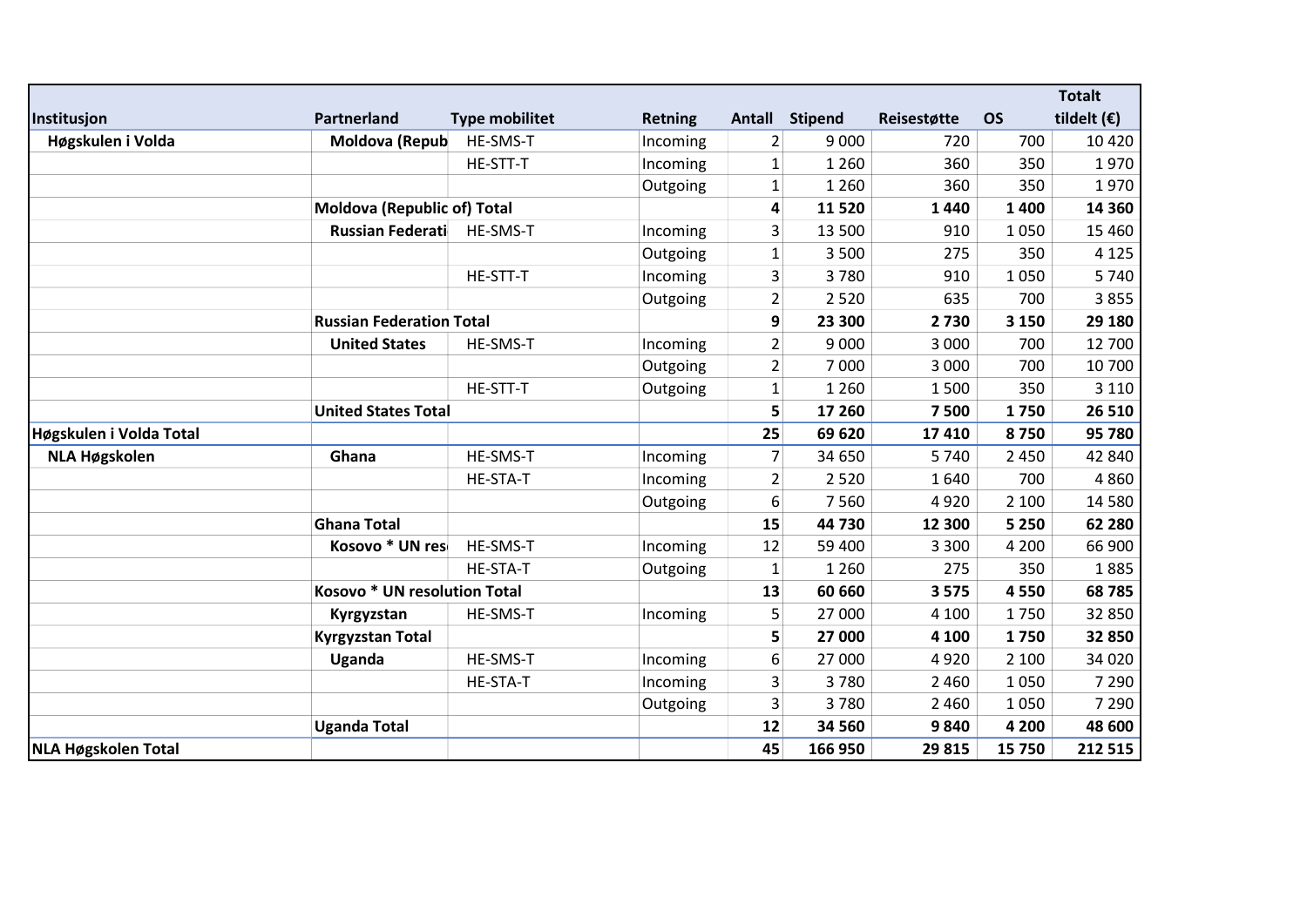|                                       |                                 |                       |                |                |                |             |           | <b>Totalt</b>        |
|---------------------------------------|---------------------------------|-----------------------|----------------|----------------|----------------|-------------|-----------|----------------------|
| Institusjon                           | Partnerland                     | <b>Type mobilitet</b> | <b>Retning</b> | Antall         | <b>Stipend</b> | Reisestøtte | <b>OS</b> | tildelt $(\epsilon)$ |
| <b>NORD UNIVERSITET</b>               | <b>Brazil</b>                   | HE-SMP-T              | Incoming       | $\overline{2}$ | 10 800         | 3 0 0 0     | 700       | 14 500               |
|                                       |                                 | HE-STA-T              | Incoming       | $\mathbf{1}$   | 1800           | 1500        | 350       | 3650                 |
|                                       |                                 |                       | Outgoing       | 3              | 6 3 0 0        | 4500        | 1050      | 11 850               |
|                                       | <b>Brazil Total</b>             |                       |                | 6              | 18 900         | 9 0 0 0     | 2 100     | 30 000               |
|                                       | <b>Ukraine</b>                  | HE-SMS-T              | Incoming       | $\overline{7}$ | 37 800         | 2 5 2 0     | 2 4 5 0   | 42 770               |
|                                       |                                 | HE-STA-T              | Incoming       | 4              | 5 0 4 0        | 1440        | 1 4 0 0   | 7880                 |
|                                       |                                 |                       | Outgoing       | 3              | 3780           | 1080        | 1050      | 5910                 |
|                                       | <b>Ukraine Total</b>            |                       |                | 14             | 46 620         | 5 0 4 0     | 4 9 0 0   | 56 560               |
|                                       | <b>United States</b>            | HE-STA-T              | Incoming       | $\overline{2}$ | 2 5 2 0        | 1640        | 700       | 4860                 |
|                                       |                                 |                       | Outgoing       | 3              | 3780           | 2 4 6 0     | 1050      | 7 2 9 0              |
|                                       | <b>United States Total</b>      |                       |                | 5              | 6 300          | 4 100       | 1750      | 12 150               |
| <b>NORD UNIVERSITET Total</b>         |                                 |                       |                | 25             | 71820          | 18 140      | 8750      | 98 710               |
| Norges Handelshøyskole                | <b>Russian Federati</b>         | HE-SMS-T              | Incoming       | 6              | 27 000         | 1650        | 2 100     | 30 750               |
|                                       |                                 |                       | Outgoing       | $\overline{2}$ | 7 0 0 0        | 550         | 700       | 8 2 5 0              |
|                                       |                                 | <b>HE-STA-T</b>       | Incoming       | $\mathbf{1}$   | 1 2 6 0        | 275         | 350       | 1885                 |
|                                       |                                 |                       | Outgoing       | $\overline{2}$ | 2 5 2 0        | 550         | 700       | 3770                 |
|                                       |                                 | HE-STT-T              | Incoming       | $\overline{2}$ | 2 5 2 0        | 550         | 700       | 3770                 |
|                                       |                                 |                       | Outgoing       | $\overline{2}$ | 2 5 2 0        | 550         | 700       | 3770                 |
|                                       | <b>Russian Federation Total</b> |                       |                | 15             | 42 8 20        | 4 1 2 5     | 5 2 5 0   | 52 195               |
| Norges Handelshøyskole Total          |                                 |                       |                | 15             | 42820          | 4 1 2 5     | 5 2 5 0   | 52 195               |
| Norges musikkhøgskole                 | <b>South Africa</b>             | HE-SMS-T              | Incoming       | $\overline{2}$ | 10 080         | 3 0 0 0     | 700       | 13 780               |
|                                       |                                 | <b>HE-STA-T</b>       | Incoming       | $\overline{2}$ | 2 5 2 0        | 3 0 0 0     | 700       | 6 2 2 0              |
|                                       |                                 |                       | Outgoing       | $\mathbf{1}$   | 1 2 6 0        | 1500        | 350       | 3 1 1 0              |
|                                       | <b>South Africa Total</b>       |                       |                | 5              | 13 860         | 7500        | 1750      | 23 110               |
| Norges musikkhøgskole Total           |                                 |                       |                | 5              | 13 860         | 7500        | 1750      | 23 110               |
| <b>NORGES TEKNISK-NATURVITENSKAPI</b> | <b>Albania</b>                  | HE-SMS-T              | Incoming       | 12             | 54 000         | 4 3 2 0     | 4 2 0 0   | 62 520               |
|                                       |                                 | <b>HE-STA-T</b>       | Incoming       | 4              | 10 080         | 1440        | 1 4 0 0   | 12 9 20              |
|                                       |                                 |                       | Outgoing       | $\overline{2}$ | 2 5 2 0        | 720         | 700       | 3 9 4 0              |
|                                       |                                 | HE-STT-T              | Incoming       | 1              | 1 2 6 0        | 360         | 350       | 1970                 |
|                                       | <b>Albania Total</b>            |                       |                | 19             | 67860          | 6840        | 6650      | 81 350               |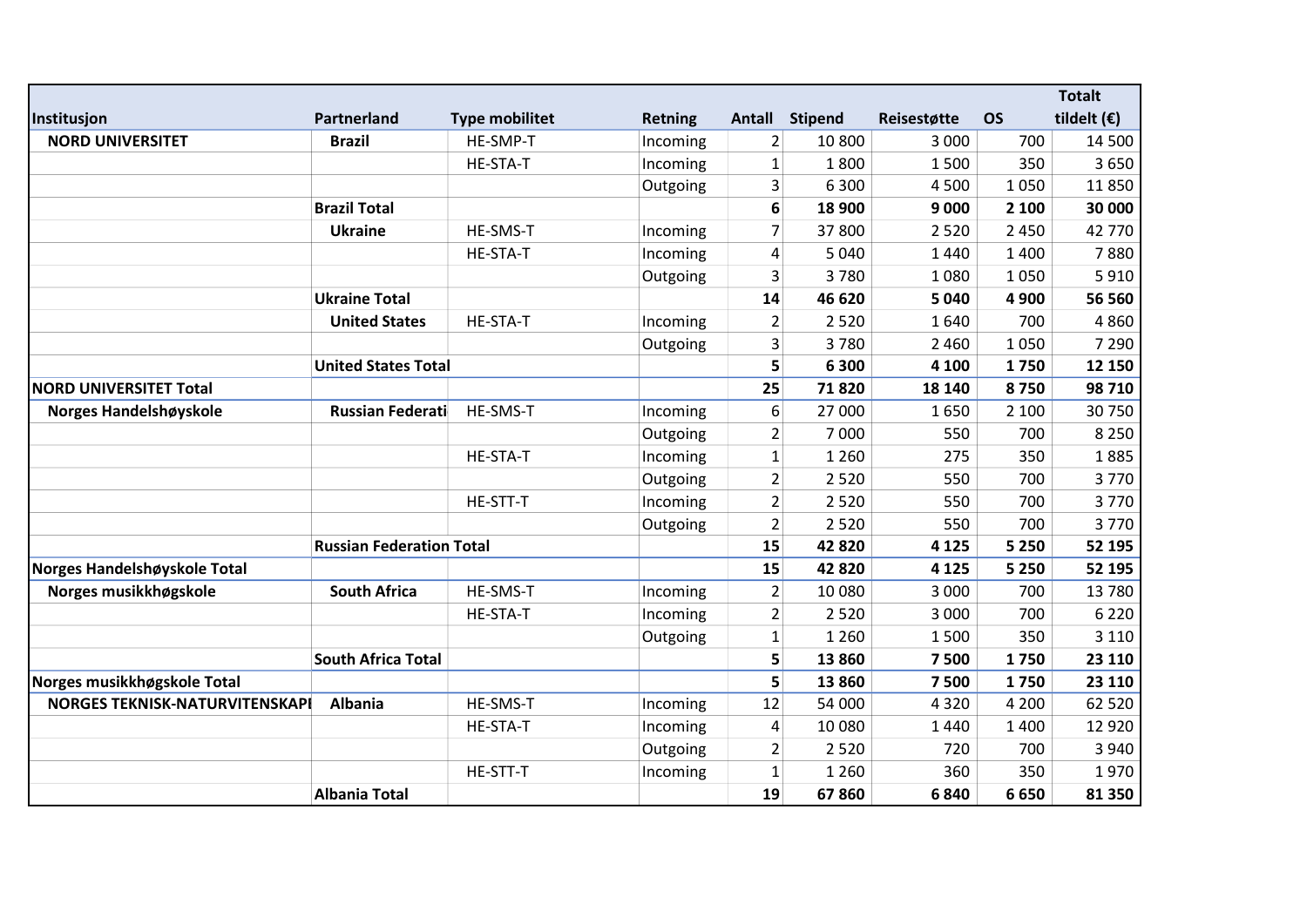|                                                           |                                 |                       |                |                |                |             |           | <b>Totalt</b>        |
|-----------------------------------------------------------|---------------------------------|-----------------------|----------------|----------------|----------------|-------------|-----------|----------------------|
| Institusjon                                               | Partnerland                     | <b>Type mobilitet</b> | <b>Retning</b> |                | Antall Stipend | Reisestøtte | <b>OS</b> | tildelt $(\epsilon)$ |
| NORGES TEKNISK-NATURVITENSKAPI                            | Kosovo * UN res                 | HE-SMS-T              | Incoming       | 19             | 85 500         | 6840        | 6650      | 98 990               |
|                                                           | Kosovo * UN resolution Total    |                       |                | 19             | 85 500         | 6840        | 6650      | 98 990               |
|                                                           | Nicaragua                       | HE-SMP-T              | Incoming       | 3              | 5 4 0 0        | 4500        | 1050      | 10 950               |
|                                                           |                                 |                       | Outgoing       | $\overline{2}$ | 2800           | 3 0 0 0     | 700       | 6500                 |
|                                                           |                                 | <b>HE-STA-T</b>       | Incoming       | 3              | 4860           | 4 5 0 0     | 1050      | 10 4 10              |
|                                                           |                                 |                       | Outgoing       | $\overline{2}$ | 3 2 4 0        | 3 0 0 0     | 700       | 6940                 |
|                                                           | Nicaragua Total                 |                       |                | 10             | 16 300         | 15 000      | 3500      | 34 800               |
|                                                           | <b>Russian Federati</b>         | HE-SMS-T              | Incoming       | 4              | 21 600         | 1 1 0 0     | 1 4 0 0   | 24 100               |
|                                                           |                                 |                       | Outgoing       | 4              | 16 800         | 1 1 0 0     | 1 4 0 0   | 19 300               |
|                                                           |                                 | <b>HE-STA-T</b>       | Incoming       | $\overline{2}$ | 5 5 4 4        | 550         | 700       | 6794                 |
|                                                           |                                 |                       | Outgoing       | $\overline{2}$ | 5 5 4 4        | 550         | 700       | 6794                 |
|                                                           |                                 | HE-STT-T              | Incoming       | 3              | 4860           | 825         | 1050      | 6735                 |
|                                                           |                                 |                       | Outgoing       | 3              | 4860           | 825         | 1050      | 6735                 |
|                                                           | <b>Russian Federation Total</b> |                       |                | 18             | 59 208         | 4950        | 6 3 0 0   | 70 458               |
| NORGES TEKNISK-NATURVITENSKAPELIGE UNIVERSITET NTNU Total |                                 |                       |                | 66             | 228 868        | 33 630      | 23 100    | 285 598              |
| <b>UNIVERSITETET I AGDER</b>                              | Indonesia                       | HE-SMS-T              | Incoming       | 9              | 54 000         | 13 500      | 3 1 5 0   | 70 650               |
|                                                           |                                 |                       | Outgoing       | 3              | 10 500         | 4500        | 1050      | 16 050               |
|                                                           |                                 | HE-STA-T              | Incoming       | 3              | 5 5 8 0        | 4500        | 1050      | 11 130               |
|                                                           |                                 |                       | Outgoing       | 3              | 5760           | 4500        | 1050      | 11 3 10              |
|                                                           |                                 | HE-STT-T              | Incoming       | $\mathbf{1}$   | 1 2 6 0        | 1500        | 350       | 3 1 1 0              |
|                                                           |                                 |                       | Outgoing       | $\mathbf{1}$   | 1 2 6 0        | 1500        | 350       | 3 1 1 0              |
|                                                           | <b>Indonesia Total</b>          |                       |                | 20             | 78 360         | 30 000      | 7000      | 115 360              |
|                                                           | <b>Nepal</b>                    | HE-SMS-T              | Incoming       | 5              | 22 500         | 4 100       | 1750      | 28 3 50              |
|                                                           |                                 | HE-STA-T              | Incoming       | $\overline{2}$ | 5 0 4 0        | 1640        | 700       | 7380                 |
|                                                           |                                 |                       | Outgoing       | $\mathbf{1}$   | 2 5 2 0        | 820         | 350       | 3690                 |
|                                                           |                                 | HE-STT-T              | Incoming       | $\mathbf{1}$   | 1 2 6 0        | 820         | 350       | 2 4 3 0              |
|                                                           |                                 |                       | Outgoing       | $\mathbf{1}$   | 1 2 6 0        | 820         | 350       | 2430                 |
|                                                           | <b>Nepal Total</b>              |                       |                | 10             | 32 580         | 8 2 0 0     | 3500      | 44 280               |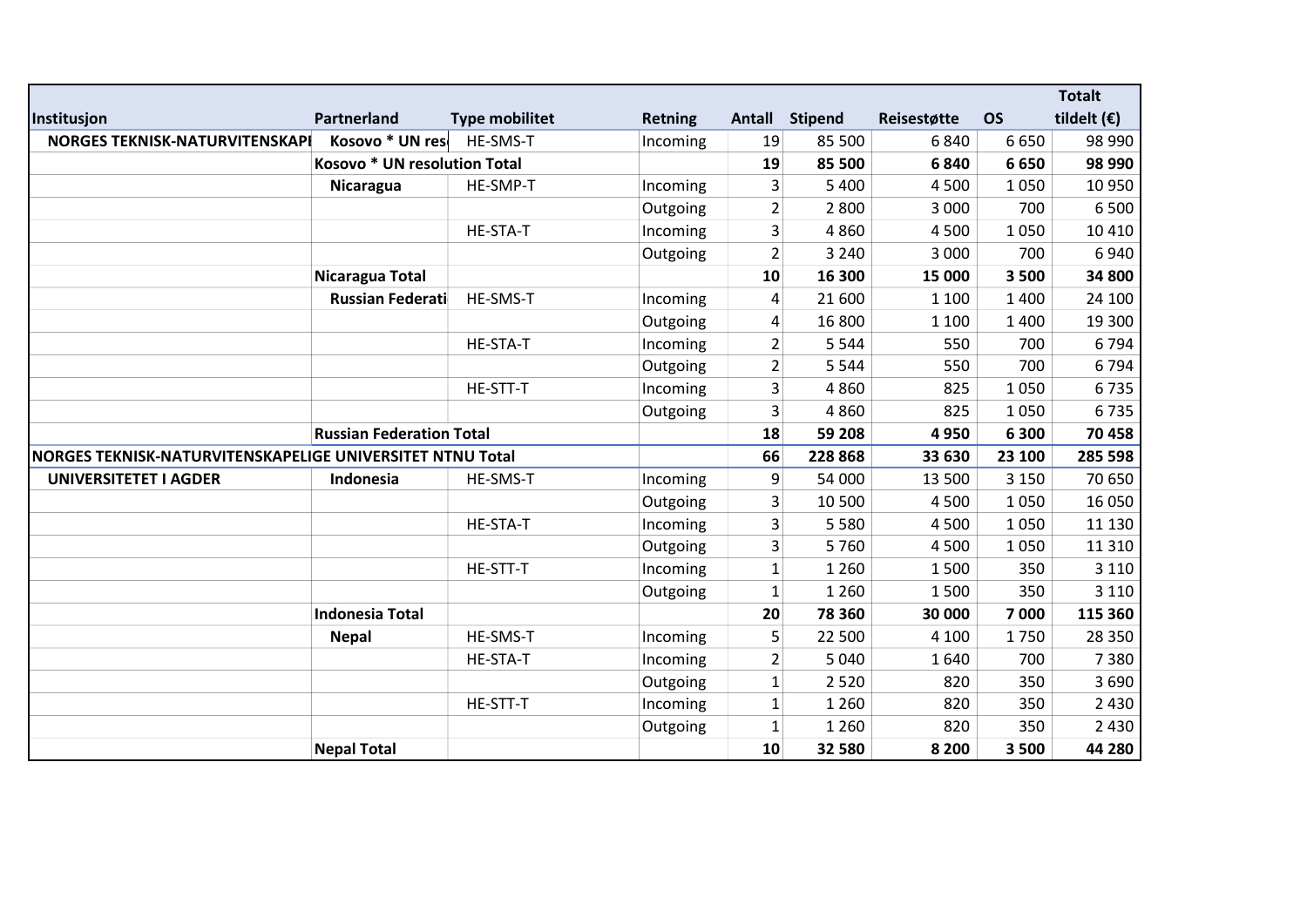|                             |                       |                       |                |                         |                |             |           | <b>Totalt</b>        |
|-----------------------------|-----------------------|-----------------------|----------------|-------------------------|----------------|-------------|-----------|----------------------|
| Institusjon                 | Partnerland           | <b>Type mobilitet</b> | <b>Retning</b> | Antall                  | <b>Stipend</b> | Reisestøtte | <b>OS</b> | tildelt $(\epsilon)$ |
|                             | <b>Taiwan</b>         | HE-SMS-T              | Incoming       | 3                       | 13 500         | 4500        | 1050      | 19 050               |
|                             |                       |                       | Outgoing       | $\overline{2}$          | 7 0 0 0        | 3 0 0 0     | 700       | 10 700               |
|                             |                       | HE-STA-T              | Incoming       | $\mathbf{1}$            | 1 2 6 0        | 1500        | 350       | 3 1 1 0              |
|                             |                       |                       | Outgoing       | $\mathbf{1}$            | 1 2 6 0        | 1500        | 350       | 3 1 1 0              |
|                             | <b>Taiwan Total</b>   |                       |                | $\overline{\mathbf{z}}$ | 23 0 20        | 10 500      | 2450      | 35 970               |
|                             | <b>Thailand</b>       | HE-SMP-T              | Incoming       | $\overline{2}$          | 5 5 2 0        | 3 0 0 0     | 700       | 9 2 2 0              |
|                             |                       |                       | Outgoing       | $\overline{2}$          | 5 600          | 3 0 0 0     | 700       | 9 3 0 0              |
|                             |                       | HE-SMS-T              | Incoming       | 3                       | 12 150         | 4500        | 1050      | 17 700               |
|                             |                       |                       | Outgoing       | $\overline{2}$          | 5 600          | 3 0 0 0     | 700       | 9 3 0 0              |
|                             |                       | HE-STA-T              | Incoming       | 3                       | 3780           | 4500        | 1050      | 9330                 |
|                             |                       |                       | Outgoing       | 2                       | 2 5 2 0        | 3 0 0 0     | 700       | 6 2 2 0              |
|                             |                       | HE-STT-T              | Incoming       | 1                       | 1 2 6 0        | 1500        | 350       | 3 1 1 0              |
|                             |                       |                       | Outgoing       | 1                       | 1 2 6 0        | 1500        | 350       | 3 1 1 0              |
|                             | <b>Thailand Total</b> |                       |                | 16                      | 37 690         | 24 000      | 5 600     | 67 290               |
|                             | Uganda                | HE-SMS-T              | Incoming       | 7                       | 31 500         | 5740        | 2 4 5 0   | 39 690               |
|                             |                       |                       | Outgoing       | 3                       | 10 500         | 2 4 6 0     | 1050      | 14 010               |
|                             |                       | HE-STA-T              | Incoming       | 5                       | 9 9 0 0        | 4 1 0 0     | 1750      | 15 750               |
|                             |                       |                       | Outgoing       | 4                       | 7920           | 3 2 8 0     | 1400      | 12 600               |
|                             |                       | HE-STT-T              | Incoming       | $\overline{2}$          | 2 5 2 0        | 1640        | 700       | 4860                 |
|                             |                       |                       | Outgoing       | $\overline{2}$          | 2 5 2 0        | 1640        | 700       | 4860                 |
|                             | <b>Uganda Total</b>   |                       |                | 23                      | 64 860         | 18860       | 8050      | 91 770               |
| UNIVERSITETET I AGDER Total |                       |                       |                | 76                      | 236 510        | 91 560      | 26 600    | 354 670              |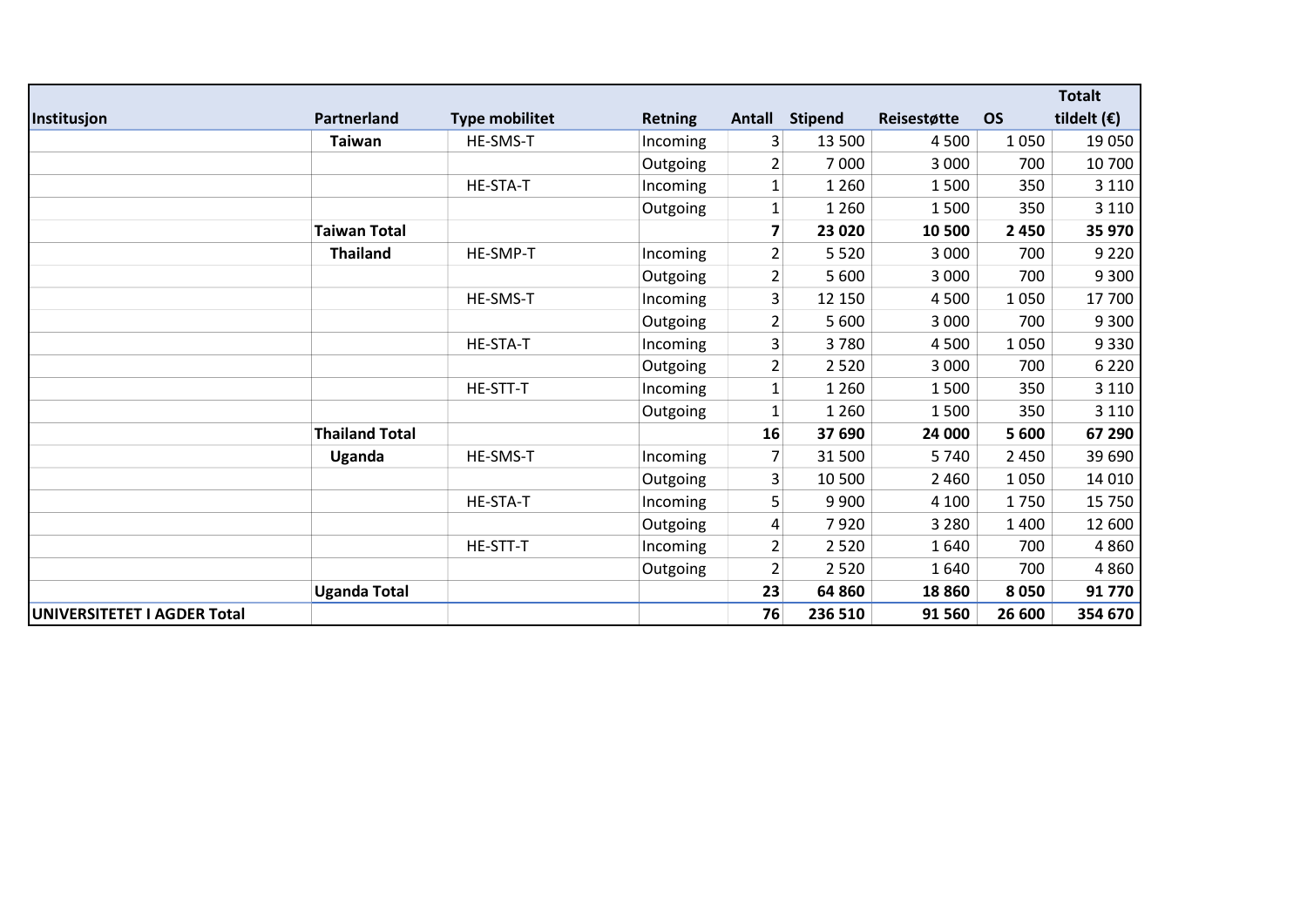|                               |                                           |                       |                |                |                |             |           | <b>Totalt</b>        |
|-------------------------------|-------------------------------------------|-----------------------|----------------|----------------|----------------|-------------|-----------|----------------------|
| Institusjon                   | Partnerland                               | <b>Type mobilitet</b> | <b>Retning</b> |                | Antall Stipend | Reisestøtte | <b>OS</b> | tildelt $(\epsilon)$ |
| <b>UNIVERSITETET I BERGEN</b> | China (People's F                         | HE-SMS-T              | Incoming       | 14             | 63 000         | 11 480      | 4 9 0 0   | 79 380               |
|                               |                                           | HE-STA-T              | Incoming       | $\overline{2}$ | 5 0 4 0        | 1640        | 700       | 7380                 |
|                               |                                           |                       | Outgoing       | 3              | 7560           | 2 4 6 0     | 1050      | 11 070               |
|                               |                                           | HE-STT-T              | Outgoing       | $\mathbf{1}$   | 1 2 6 0        | 820         | 350       | 2 4 3 0              |
|                               | <b>China (People's Republic of) Total</b> |                       |                | 20             | 76 860         | 16 400      | 7000      | 100 260              |
|                               | Cuba                                      | HE-SMS-T              | Incoming       | $\overline{2}$ | 13 500         | 1640        | 700       | 15 840               |
|                               |                                           |                       | Outgoing       | 4              | 14 000         | 3 2 8 0     | 1 4 0 0   | 18 680               |
|                               |                                           | HE-STA-T              | Incoming       | $\mathbf{1}$   | 3 4 0 2        | 820         | 350       | 4572                 |
|                               |                                           |                       | Outgoing       | $\overline{2}$ | 6804           | 1640        | 700       | 9 1 4 4              |
|                               |                                           | HE-STT-T              | Incoming       | $\overline{2}$ | 3 600          | 1640        | 700       | 5940                 |
|                               |                                           |                       | Outgoing       | $\overline{2}$ | 3 600          | 1640        | 700       | 5940                 |
|                               | <b>Cuba Total</b>                         |                       |                | 13             | 44 906         | 10 660      | 4550      | 60 116               |
|                               | Jordan                                    | HE-SMS-T              | Incoming       | 4              | 18 900         | 2 1 2 0     | 1 4 0 0   | 22 4 20              |
|                               |                                           |                       | Outgoing       | 3              | 10 500         | 1590        | 1050      | 13 140               |
|                               |                                           | HE-STA-T              | Incoming       | $\mathbf{1}$   | 1 2 6 0        | 530         | 350       | 2 1 4 0              |
|                               |                                           |                       | Outgoing       | $\mathbf{1}$   | 1 2 6 0        | 530         | 350       | 2 1 4 0              |
|                               | <b>Jordan Total</b>                       |                       |                | 9              | 31 920         | 4770        | 3 1 5 0   | 39 840               |
|                               | <b>Palestine</b>                          | HE-SMS-T              | Incoming       | $\overline{2}$ | 9 9 0 0        | 1060        | 700       | 11 660               |
|                               |                                           |                       | Outgoing       | $\overline{2}$ | 7000           | 1060        | 700       | 8760                 |
|                               |                                           | HE-STA-T              | Incoming       | $\overline{2}$ | 5 0 4 0        | 1060        | 700       | 6800                 |
|                               |                                           |                       | Outgoing       | $\overline{2}$ | 5 0 4 0        | 1060        | 700       | 6800                 |
|                               | <b>Palestine Total</b>                    |                       |                | 8              | 26 980         | 4 2 4 0     | 2800      | 34 020               |
|                               | <b>Tunisia</b>                            | HE-SMS-T              | Incoming       | $\overline{2}$ | 9600           | 720         | 700       | 11 0 20              |
|                               |                                           |                       | Outgoing       | $\overline{2}$ | 7 000          | 720         | 700       | 8420                 |
|                               |                                           | HE-STA-T              | Incoming       | $\mathbf{1}$   | 1 2 6 0        | 360         | 350       | 1970                 |
|                               |                                           |                       | Outgoing       | $\mathbf{1}$   | 1 2 6 0        | 360         | 350       | 1970                 |
|                               | <b>Tunisia Total</b>                      |                       |                | 6 <sup>1</sup> | 19 1 20        | 2 1 6 0     | 2 100     | 23 380               |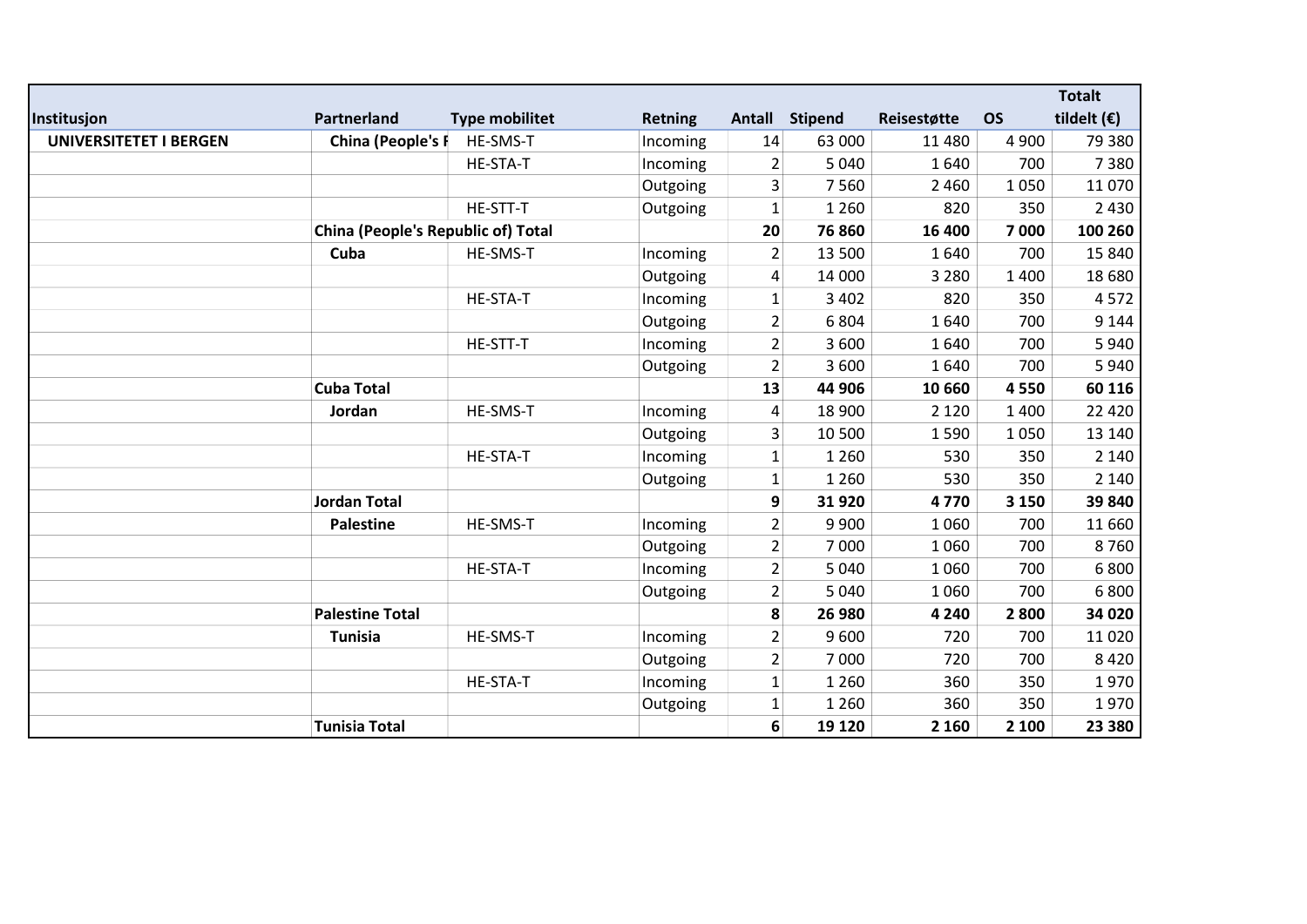|                               |                                     |                       |                |                |                |             |           | <b>Totalt</b>        |
|-------------------------------|-------------------------------------|-----------------------|----------------|----------------|----------------|-------------|-----------|----------------------|
| Institusjon                   | Partnerland                         | <b>Type mobilitet</b> | <b>Retning</b> | Antall         | <b>Stipend</b> | Reisestøtte | <b>OS</b> | tildelt $(\epsilon)$ |
| <b>UNIVERSITETET I BERGEN</b> | <b>Ukraine</b>                      | <b>HE-SMS-T</b>       | Incoming       | 12             | 58 500         | 3 3 0 0     | 4 2 0 0   | 66 000               |
|                               |                                     | <b>HE-STA-T</b>       | Incoming       | 2              | 5 0 4 0        | 550         | 700       | 6 2 9 0              |
|                               |                                     |                       | Outgoing       | 4              | 10 080         | 1 1 0 0     | 1 4 0 0   | 12 5 8 0             |
|                               |                                     | HE-STT-T              | Incoming       | 5              | 12 600         | 1 3 7 5     | 1750      | 15 7 25              |
|                               | <b>Ukraine Total</b>                |                       |                | 23             | 86 220         | 6325        | 8050      | 100 595              |
|                               | <b>United States</b>                | HE-SMS-T              | Incoming       | 4              | 18 600         | 3 2 8 0     | 1 4 0 0   | 23 280               |
|                               |                                     | HE-STA-T              | Outgoing       | $\overline{2}$ | 2520           | 1640        | 700       | 4860                 |
|                               | <b>United States Total</b>          |                       |                | 6              | 21 1 20        | 4920        | 2 100     | 28 140               |
| UNIVERSITETET I BERGEN Total  |                                     |                       |                | 85             | 307 126        | 49 475      | 29 750    | 386 351              |
| <b>UNIVERSITETET I OSLO</b>   | <b>Bosnia and Herzo</b>             | HE-SMS-T              | Incoming       | 6              | 27 000         | 1650        | 2 100     | 30 750               |
|                               |                                     |                       | Outgoing       | 6              | 25 200         | 1650        | 2 100     | 28 950               |
|                               |                                     | HE-STA-T              | Incoming       | 1              | 1 2 6 0        | 275         | 350       | 1885                 |
|                               |                                     |                       | Outgoing       | 3              | 10 5 84        | 825         | 1050      | 12 459               |
|                               |                                     | HE-STT-T              | Incoming       | $\overline{2}$ | 2 5 2 0        | 550         | 700       | 3770                 |
|                               |                                     |                       | Outgoing       | $\mathbf{1}$   | 1 2 6 0        | 275         | 350       | 1885                 |
|                               | <b>Bosnia and Herzegovina Total</b> |                       |                | 19             | 67824          | 5 2 2 5     | 6650      | 79 699               |
|                               | Lebanon                             | HE-SMS-T              | Incoming       | 5              | 27 300         | 2650        | 1750      | 31 700               |
|                               |                                     |                       | Outgoing       | 5              | 21 2 3 3       | 2650        | 1750      | 25 633               |
|                               |                                     | HE-STA-T              | Incoming       | 4              | 5 0 4 0        | 2 1 2 0     | 1 4 0 0   | 8560                 |
|                               |                                     |                       | Outgoing       | 4              | 5 0 4 0        | 2 1 2 0     | 1 4 0 0   | 8560                 |
|                               |                                     | HE-STT-T              | Incoming       | $\overline{2}$ | 2 5 2 0        | 1060        | 700       | 4 2 8 0              |
|                               | <b>Lebanon Total</b>                |                       |                | 20             | 61 133         | 10 600      | 7000      | 78733                |
| UNIVERSITETET I OSLO Total    |                                     |                       |                | 39             | 128 957        | 15825       | 13 650    | 158 432              |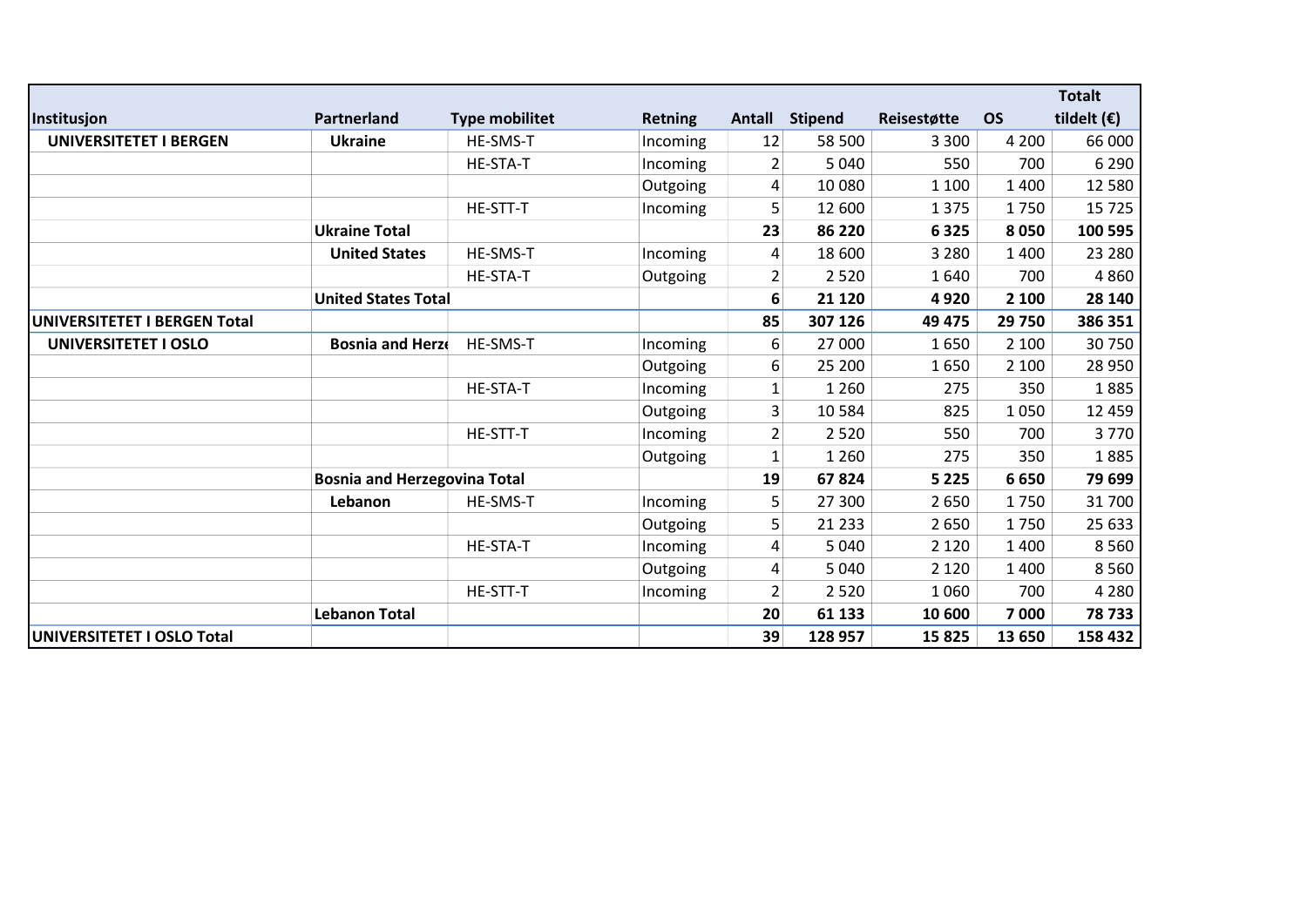|                                    |                                     |                       |                |                |                |             |           | <b>Totalt</b>        |
|------------------------------------|-------------------------------------|-----------------------|----------------|----------------|----------------|-------------|-----------|----------------------|
| Institusjon                        | Partnerland                         | <b>Type mobilitet</b> | <b>Retning</b> | Antall         | <b>Stipend</b> | Reisestøtte | <b>OS</b> | tildelt $(\epsilon)$ |
| UNIVERSITETET I SOROST-NORGE       | <b>Bosnia and Herzo</b>             | HE-SMS-T              | Incoming       | 5              | 22 500         | 1375        | 1750      | 25 6 25              |
|                                    |                                     |                       | Outgoing       | 3              | 10 500         | 825         | 1050      | 12 375               |
|                                    |                                     | HE-STA-T              | Incoming       | $\mathbf{1}$   | 1 2 6 0        | 275         | 350       | 1885                 |
|                                    |                                     |                       | Outgoing       | $\mathbf{1}$   | 1 2 6 0        | 275         | 350       | 1885                 |
|                                    |                                     | HE-STT-T              | Incoming       | 1              | 1 2 6 0        | 275         | 350       | 1885                 |
|                                    |                                     |                       | Outgoing       | $\mathbf 1$    | 900            | 275         | 350       | 1525                 |
|                                    | <b>Bosnia and Herzegovina Total</b> |                       |                | 12             | 37 680         | 3 3 0 0     | 4 2 0 0   | 45 180               |
|                                    | Japan                               | HE-SMS-T              | Incoming       | 3              | 10 800         | 4 5 0 0     | 1050      | 16 350               |
|                                    |                                     |                       | Outgoing       | $\overline{2}$ | 4 2 0 0        | 3 0 0 0     | 700       | 7900                 |
|                                    |                                     | HE-STA-T              | Incoming       | $\mathbf{1}$   | 1620           | 1500        | 350       | 3 4 7 0              |
|                                    |                                     |                       | Outgoing       | 4              | 7920           | 6 0 0 0     | 1 4 0 0   | 15 3 20              |
|                                    | Japan Total                         |                       |                | 10             | 24 540         | 15 000      | 3500      | 43 040               |
|                                    | Kyrgyzstan                          | HE-SMS-T              | Incoming       | 3              | 13 500         | 2 4 6 0     | 1050      | 17 010               |
|                                    |                                     | HE-STA-T              | Incoming       | $\mathbf 1$    | 2 1 6 0        | 820         | 350       | 3 3 3 0              |
|                                    |                                     |                       | Outgoing       | $\overline{2}$ | 2 5 2 0        | 1640        | 700       | 4860                 |
|                                    |                                     | HE-STT-T              | Incoming       | $\overline{2}$ | 2 5 2 0        | 1640        | 700       | 4860                 |
|                                    | <b>Kyrgyzstan Total</b>             |                       |                | 8              | 20 700         | 6560        | 2800      | 30 060               |
|                                    | <b>South Africa</b>                 | HE-SMS-T              | Incoming       | 3              | 13 500         | 4 5 0 0     | 1050      | 19 050               |
|                                    |                                     |                       | Outgoing       | 4              | 14 000         | 6 0 0 0     | 1 4 0 0   | 21 400               |
|                                    |                                     | HE-STA-T              | Incoming       | 1              | 1 2 6 0        | 1500        | 350       | 3 1 1 0              |
|                                    |                                     |                       | Outgoing       | 3              | 3780           | 4 5 0 0     | 1050      | 9330                 |
|                                    |                                     | HE-STT-T              | Incoming       | $\overline{2}$ | 2 5 2 0        | 3 0 0 0     | 700       | 6 2 2 0              |
|                                    | <b>South Africa Total</b>           |                       |                | 13             | 35 060         | 19 500      | 4550      | 59 110               |
| UNIVERSITETET I SOROST-NORGE Total |                                     |                       |                | 43             | 117980         | 44 360      | 15 050    | 177 390              |